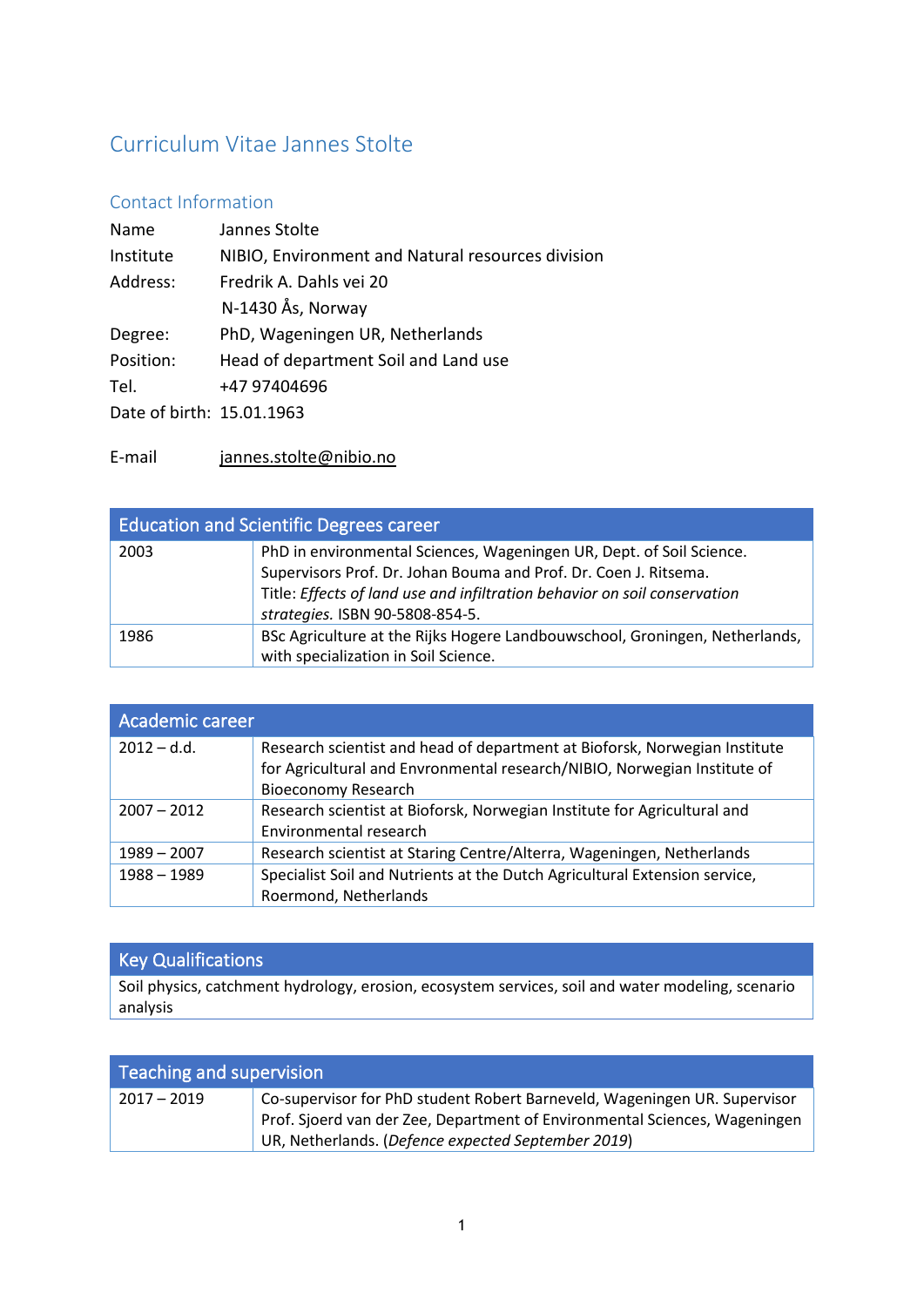| 2011 - 2017 | Co-supervisor for PhD student Torsten Starkloff, Wageningen UR. Supervisor<br>Prof. Coen Ritsema, Department of Environmental Sciences, Wageningen UR,<br>Netherlands. Defence December 5 <sup>th</sup> , 2017 |
|-------------|----------------------------------------------------------------------------------------------------------------------------------------------------------------------------------------------------------------|
| 2010 - 2011 | Co-supervisor for PhD student Sigrun Kværnø, NMBU. Supervisor Prof. Trond<br>Børresen, Department of Plant and Environmental Sciences, NMBU. Defence<br>May 2011                                               |
|             |                                                                                                                                                                                                                |
| 2019        | MSc. student Stijn de Haan, Wageningen UR, Department of Environmental<br>Science                                                                                                                              |
| 2018        | Internship student Claire Devos, University College Ghent, Belgium                                                                                                                                             |
| 2016        | MSc. student Ian Sauren, Wageningen UR, Department Soil Physics and Land<br>management                                                                                                                         |
| 2016        | BSc. student Tjibbe Kerkhof, Wageningen UR, Department of Environmental<br>Science                                                                                                                             |
| 2015        | MSc. student Anne Schols, Wageningen UR, Department Soil Physics and Land<br>management                                                                                                                        |
| 2014        | MSc. student Ton van der Linden, Wageningen UR, Department Sustainable<br>Land Management                                                                                                                      |
| 2014        | Internship Isabel Febra, University of Coimbra, Portugal                                                                                                                                                       |
| 2013        | BSc. Tom Grooten, HAS University of applied sciences, Den Bosch,<br>Netherlands                                                                                                                                |
| 2013        | Internship Govinda Khanal, Wageningen UR, Department Soil Physics and<br>Land management                                                                                                                       |
| 2013        | MSC. student Line Thompson, Wageningen UR, Department of Environmental<br>Science                                                                                                                              |
| 2012        | MSc. student Torsten Starkloff, Technical University Freiberg, Soil and Water<br><b>Conservation Unit</b>                                                                                                      |
| 2011        | MSc. student Lars Erik Sørbotten, UMB, Norway                                                                                                                                                                  |
| 2011        | BSc. student Niek van Dijk, HAS University of applied sciences, Den Bosch,<br>Netherlands                                                                                                                      |
| 2011        | MSc. student Geoffrie Kramer, Minnesota University, USA                                                                                                                                                        |
| 2010        | BSc. student Anneloes Oerbekke, HAS University of applied sciences, Den<br>Bosch, Netherlands                                                                                                                  |
| 1990 - 2007 | Several BSc. and MSc. students from Wageningen UR (Netherlands) and HAS<br>University of applied sciences, Den Bosch (Netherlands)                                                                             |
| 2011        | Guest lecture in the master course 'Advanced Hydrogeology' at the Dept. of<br>Plant and Environmental Science, NMBU.                                                                                           |
| 2009 - 2011 | Guest lecture in the master course 'Water Pollution I' and 'Water Pollution II'<br>at the Dept. of Plant and Environmental Science, NMBU.                                                                      |
| 2003        | Guest lecture in the master course 'Soil erosion' at Utrecht University,<br>Netherlands                                                                                                                        |

| International Projects and Cooperation |                                                                                                                       |
|----------------------------------------|-----------------------------------------------------------------------------------------------------------------------|
| $2016 - 2021$                          | Participant in the H2020 'SoilCare for profitable and sustainable crop<br>production in Europe: SOILCARE' project     |
| $2013 - 2018$                          | WP-leader of the FP7 'Preventing and Remediating degradation of Soils in<br>Europe through Land Care: RECARE' project |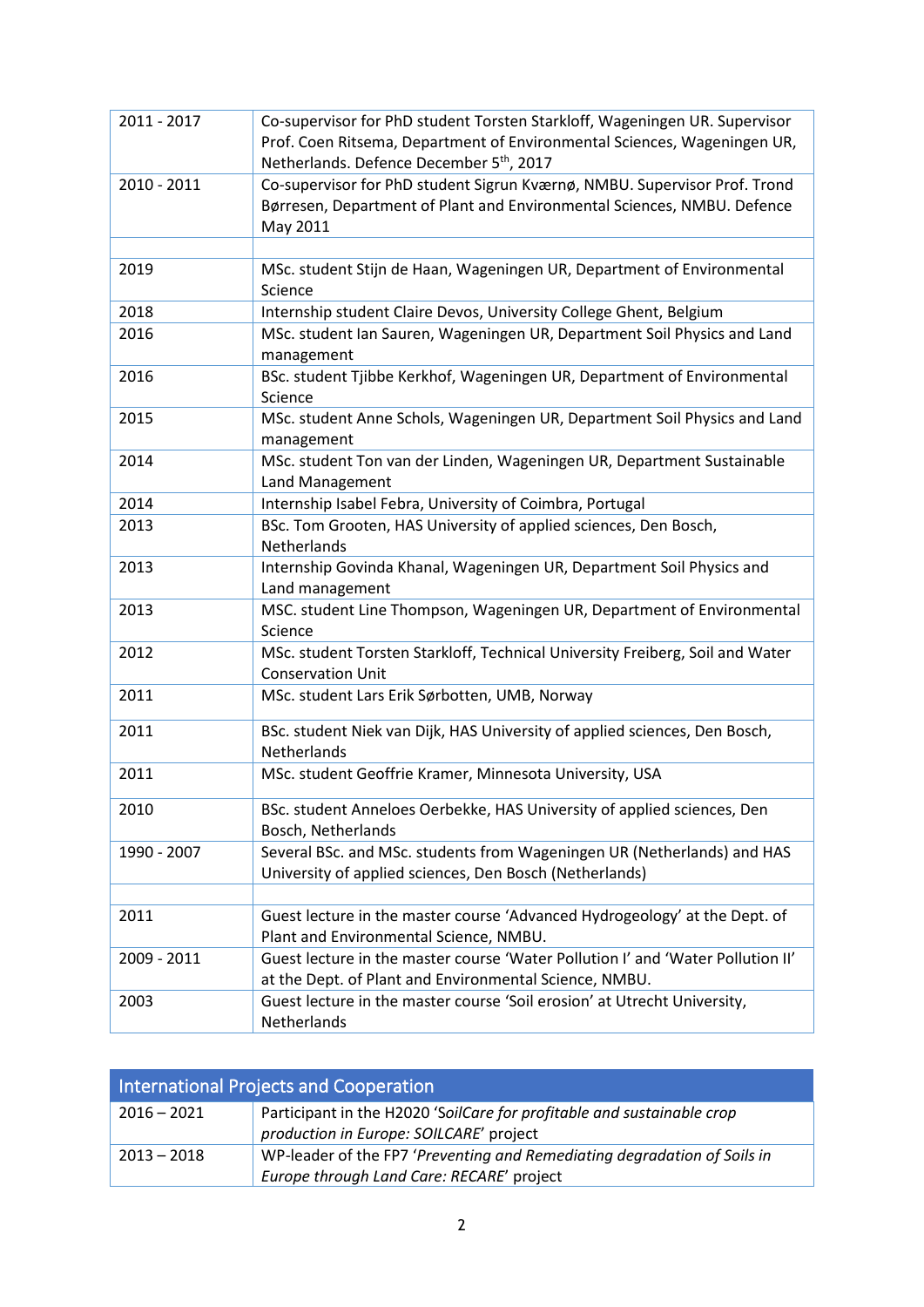| $2011 - 2015$ | Participating in the FP6 'Technologies for Water Recycling and Reuse in Latin<br>American Context: Assessment, Decision Tools and Implementable Strategies<br>under an Uncertain Future: COROADO' project (Brazil, Argentina, Chile,<br>Mexico)                               |
|---------------|-------------------------------------------------------------------------------------------------------------------------------------------------------------------------------------------------------------------------------------------------------------------------------|
| $2007 - 2012$ | Participant in the FP6 'A global initiative to combat desertification: DESIRE'<br>project                                                                                                                                                                                     |
| $2004 - 2007$ | Participant in the FP6-INCO project 'GUYAGROFOR: Development of<br>sustainable agroforestry systems based on indigenous and maroon knowledge<br>in the Guyana shield region' (Venezuela, Surinam, Brazil)                                                                     |
| $2001 - 2005$ | Participant in the FP5-INCO project 'CROPPRO: Development of integrated<br>farming approaches for sustainable crop production in environmentally-<br>constrained system in the pacific region' (Fiji, Samoa, Tonga)                                                           |
| 1999 - 2002   | Participant in the FP4-INCO project 'EROCHINUT: An interdisciplinary<br>approach to reduce water, soil and nutrient losses by erosion in the<br>agricultural Hilly Purple area, Sichuan Province, China, by combined use of<br>participatory and modeling techniques' (China) |
| $1997 - 2000$ | Participant in the FP4-INCO-DEV project 'EROCHINA: Soil and water<br>conservation for sustainable land use on China's Loess Plateau' (China)                                                                                                                                  |
|               |                                                                                                                                                                                                                                                                               |
| $2011 - 2015$ | MC member of COST action ES1104: Arid Lands Restoration and Combat of<br>Desertification: Setting Up a Drylands and Desert Restoration Hub                                                                                                                                    |

| Selected projects (NIBIO project leader and WP leader) |                                                                               |
|--------------------------------------------------------|-------------------------------------------------------------------------------|
| $2016 - 2021$                                          | SOILCARE 'SoilCare for profitable and sustainable crop production in Europe'. |
|                                                        | Funded by EU H2020. NIBIO project leader                                      |
| $2013 - 2018$                                          | RECARE 'Preventing and Remediating degradation of Soils in Europe through     |
|                                                        | Land Care'. Funded by EU FP7. WP-leader                                       |
| $2011 - 2015$                                          | COROADO 'Technologies for Water Recycling and Reuse in Latin American         |
|                                                        | Context: Assessment, Decision Tools and Implementable Strategies under an     |
|                                                        | Uncertain Future: COROADO' Funded by EU FP7. NIBIO project leader             |
| $2010 - 2013$                                          | ExFlood 'Extreme weather in small catchments: new method for flood            |
|                                                        | protection'. Funded by the Norwegian Research Council. Project leader         |
| 2018 - 2021                                            | MetFure 'Method development for quantifying gully erosion on agricultural     |
|                                                        | areas'. Funded by the Norwegian Agricultural Agencies. Project leader         |

# Publications

### Peer-reviewed Papers

- 1. Krzeminska, D., Kerkhof, T., Skaalsveen, K., **Stolte, J**. 2019. Effect of riparian vegetation on stream bank stability in small agricultural catchments. Catena 172:87–96. doi.org/10.1016/j.catena.2018.08.014
- 2. Starkloff, T., **Stolte**, **J.**, Hessel, R., Ritsema, C., Jetten, V. 2018. *Integrated, spatial distributed modelling of surface runoff and soil erosion during winter and spring.* Catena 166:147–157. [doi.org/10.1016/j.catena.2018.04.001](https://doi.org/10.1016/j.catena.2018.04.001)
- 3. Starkloff, T., **Stolte, J.**, Hessel, R., Ritsema, C.J. 2017. *Investigating the development of shallow snowpacks, using comprehensive field observations and spatially distributed snow modelling.* Hydrology Research 49(1):41-59. doi:10.2166/nh.2017.269.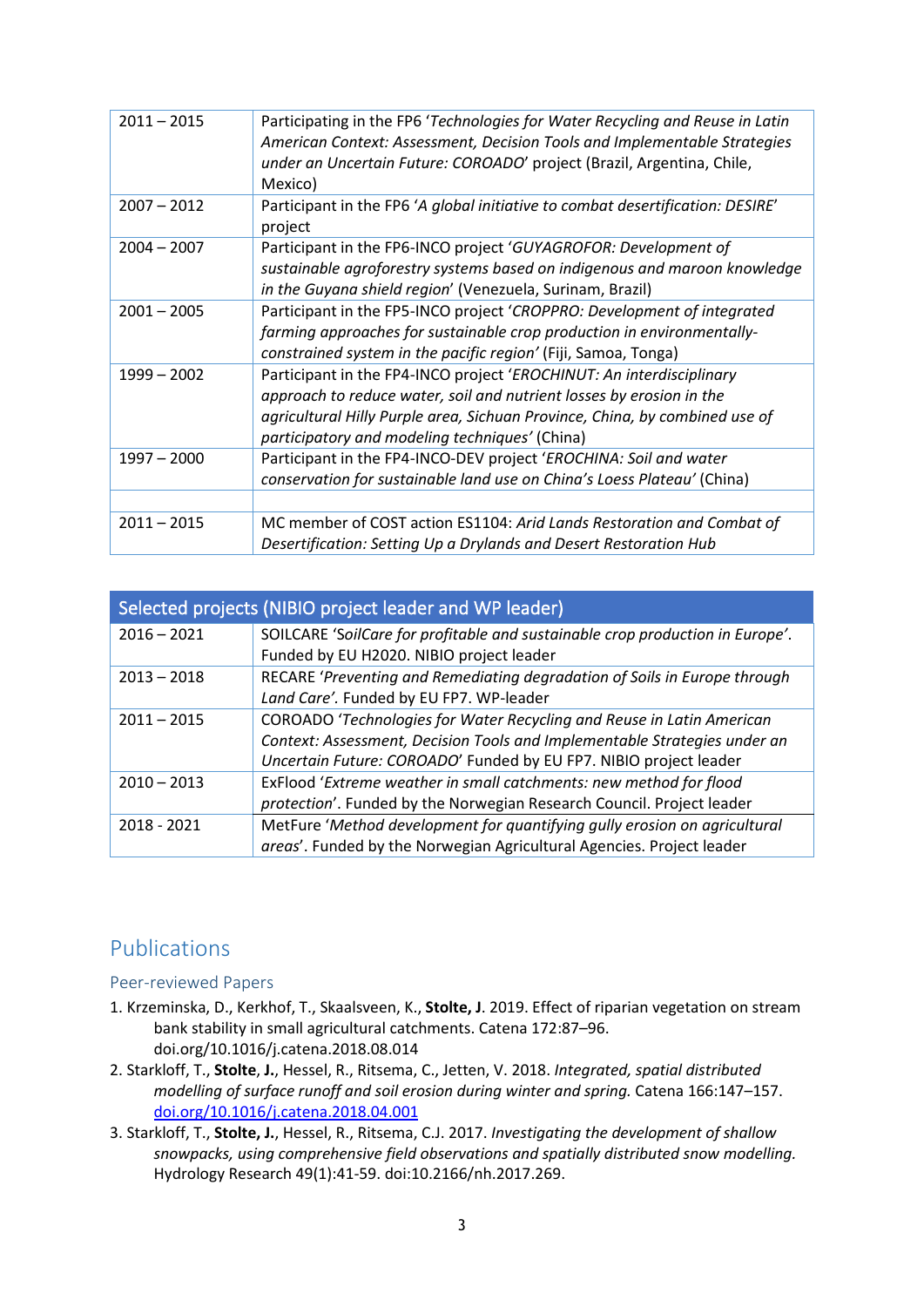- 4. Sørbotten, L.E., **Stolte, J.**, Wang, Y., Mulder, J. 2017. *Hydrological Response and Flow Pathways in Acrisols on a Forested Hillslope in Monsoonal Sub-tropical Climate, Chonqing, Southwest China.*  Pedosphere 27(6): 1037–1048. [doi.org/10.1016/S1002-0160\(17\)60447-8](https://doi.org/10.1016/S1002-0160(17)60447-8)
- 5. Starkloff, T., Hessel, R., **Stolte, J.**, Ritsema, C. 2017. *Catchment hydrology during winter and the link to soil erosion: A case study in Norway.* Hydrology 4(1), 15; doi:10.3390/hydrology4010015.
- 6. Starkloff, T., Larsbo, M., **Stolte, J.**, Hessel, R., Ritsema, C.J. 2017. *Quantification of freezing-thawing cycles on the pore network of a silty clay loam and a loamy sand topsoil using X-ray tomography.* Catena156:365-374
- 7. Schwilch, G. Bernet, L., Fleskens, L., Giannakis, E., Leventon, J., Marañón, T., Mills, J., Short, C., **Stolte, J.**, van Delden, H. 2016. *Operationalizing Ecosystem Services for the Mitigation of Soil Threats: A Proposed Framework*. Ecological Indicators 67:586–597.
- 8. Marques, M.J., Schwilch, G., Lauterburg, N., Crittenden, S., Tesfai, M., **Stolte, J.**, Zdruli, P., Zucca, C., Petusdottir, T., Evelpidou, N., Karkani, A., Asli-Yilmazgi, Y., T Panagopoulos, T., Yirdaw, E., Kanninen, M., Rubio, J.L., Schmiedel, U., Doko, A. 2016. *Multidimensional impacts of Sustainable Land Management in drylands, a Review.* Sustainability 8, 177; doi:10.3390/su8020177.
- 9. Thomsen, L.M., Baartman, J.E.M., Barneveld, R.J., Starkloff, T., **Stolte, J.** 2015. Soil surface roughness: comparing old and new measuring methods and application in a soil erosion model. SOIL, 1, 399-410.
- 10. Kalantari, Z., Lyon, S.W., Jansson, P.E., **Stolte, J.**, French, H.K., Folkeson, L., Sassner, M*.* 2015. *Modeller subjectivity and calibration impacts on hydrological model applications: An eventbased comparison for a road-adjacent catchment in southeast Norway*. Science of the Total Environment 502 (2015):315–329.
- 11. Starkloff, T., **Stolte, J**. 2014. *Applied comparison of the erosion risk models EROSION 3D and LISEM for a small catchment in Norway*. CATENA 118:154–167.
- 12. Kalantari, Z., Lyon, S.W., Folkeson, L., French, H.K., **Stolte, J.**, Jansson, P.E., Sassner, M. 2014. *Quantifying the hydrological impact of simulated changes in land use on peak discharge in a small catchment*. Science of the Total Environment 466-467 (2014):741-754.
- 13. Kværnø, S.H., **Stolte, J.** 2012. *Effects of soil physical data sources on discharge and soil loss simulated by the LISEM model*. CATENA 97:137–149.
- 14.van den Berg, F., Tiktak, A., Heuvelink, G.B.M., Burgers, S.L.G.E., Brus, D.J., de Vries, F., **Stolte, J.**, Kroes, J.G. 2012. *Propagation of uncertainties in soil and pesticide properties to pesticide leaching.* J. Environ. Qual. 41:253–261.
- 15. **Stolte, J.**, Shi, X., Ritsema, C.J. 2009. Introduction: Soil erosion and nutrient losses in the Hilly Purple Soil area in China. Soil & Tillage Research 105 (2):283–284.
- 16. Wesseling, J.G., Ritsema, C.J., **Stolte, J.**, Oostindie, K., Dekker, L.W. 2007. *Describing the soil physical characteristics of soil samples with cubical splines.* Transp Porous Med DOI 10.1007/s11242-007-9126-3.
- 17. Keizer, J.J., Malvar, M., Nunes, J., Silva, J., Coelho, C., Prats, S., Ferreira, R., Houmann, M., Lagewaard, M., Ferreira, A.J.D., Lucena, J., Pereira, V., Condesso de Melo, T., Afonso, P., **Stolte, J.**, Jetten, V. 2006. The role of land management practices in soil erosion hazard in eucalypt stands in north-central Portugal following forest wildfires. Forest Ecology and Management 234S - S187.
- 18. **Stolte, J.,** Ritsema, C.J., Bouma, J. 2005. *Developing interactive land use scenario's on the Loess Plateau in China, presenting risk analyses and economic impacts*. Agriculture, Ecosystems & Environment 105:387-399.
- 19. **Stolte, J.** 2003. Effects of land use and infiltration behavior on soil conservation strategies. PhD thesis, Wageningen University.
- 20. **Stolte, J.**, van Venrooij, B., Zhang, G., Trouwborst, K.O., Liu, G., Ritsema, C.J., Hessel, R. 2003*. Land induced spatial heterogeneity of soil hydraulic properties on the Loess Plateau of China*. Catena 54:59-96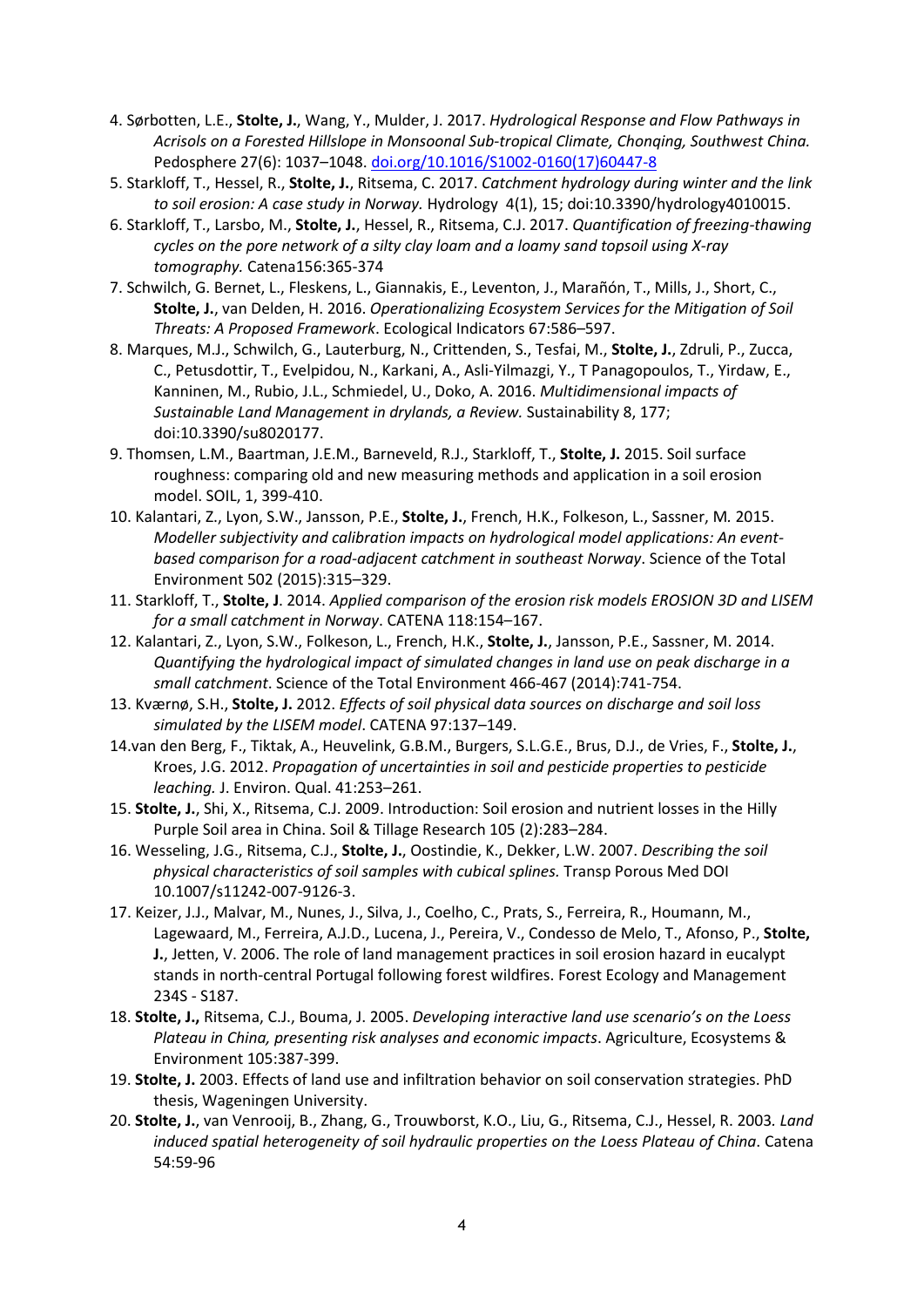- 21. **Stolte, J.**, Liu, B., Ritsema, C.J., Van den Elsen, H.G.M., Hessel, R. 2003. *Modelling water flow and sediment processes in a small gully system on the Loess Plateau of China.* CATENA 54:117-130
- 22. Elsen, H.G.M. van den, Hessel, R., Liu B., Trouwborst, K.O., **Stolte, J**., Ritsema, C.J., Blijenberg, H. 2003*. Discharge and sediment measurements at the outlet of a watershed on the Loess plateau of China.* Catena 54(1-2):147-160.
- 23. Elsen, H.G.M. van den, Yun, X., Liu B., **Stolte, J**., Wu Y., Trouwborst, K.O., Ritsema, C.J. 2003. *Intensive water content and discharge measurement system in a hillslope gully in China*. CATENA, 54(1-2):93-115.
- 24. Hessel, R., Jetten, V., Fu, B., Qiu, Y., **Stolte, J**. 2003. *Calibration of the LISEM soil erosion model for a small loess plateau catchment*. CATENA 54:235-254
- 25. Hessel, R**.** Jetten, V., Messing, I., Chen, L., **Stolte, J.,** C.J. Ritsema. 2003. *Soil erosion simulations of land use scenarios for a small Loess Plateau catchment*. Catena 54:289-302
- 26. **Stolte, J.**, Ritsema, C.J., de Roo, A.P.J. 1997. *Effects of crust and cracks on simulated catchment discharge and soil loss.* Journal of Hydrology 195:279-290.
- 27. Ritsema, C.J., **Stolte, J.**, van Dijk, P.M., Oostindie, K., van den Elsen, E. 1996. *Measuring and modeling of soil water dynamics and runoff generation in an agricultural loessial hillslope.*  Hydrological Processes 10:1081-1089.
- 28. Ritsema, C.J., Oostindie, K., **Stolte, J**. 1996. *Evaluation of vertical and lateral flow through agricultural loessial hillslopes using a two-dimensional computer simulation model*. Hydrological Processes 10:1091-1105.
- 29. **Stolte, J.**, Ritsema, C.J., Veerman, G.J., Hamminga, W. 1996. *Establishing temporally and spatially variable soil hydraulic data for runoff simulation in a soil erosion study in the loess region of the Netherlands.* Hydrological Processes 10:1027-1034.
- 30. **Stolte, J.**, Freijer, J.I., Bouten, W., Dirksen, C., Halbertsma, J.M., Van Dam, J.C., van den Berg, J.A., Veerman, G.J., Wösten, J.H.M. 1994. *Comparison of six methods to determine unsaturated soil hydraulic conductivity*. Soil Sci. Soc Am. J. 58:1596-1603.

#### *Per-reviewed papers in Norwegian journals*

1. **Stolte, J.**, Helen K. French, H. K., Bjerkholt, J.T., Braskerud, B. 2011. The ExFlood project: Dealing with extreme weather in small catchments. VANN 46(3): 337-346.

#### *Per-reviewed papers in Dutch journals*

- 1. Hessel, R., **Stolte, J.** Riksen, M. 2011. *Huidige maatregelen tegen water- en winderosie in Nederland. (Current measures for water- and winderosion in Netherlands).* Bodem nr. 1 (febr. 2011):11-12.
- 2. **Stolte, J.**, Kalis F.J., Ritsema, C.J. 2002. *Erosiebestrijding in vlak Nederland (Erosion control in flat Netherlands)*. Bodem 4:133-135.
- 3. Trouwborst, K.O., Ritsema, C.J., **Stolte, J.,** van den Elsen, H.G.M. 2000. *Bodemerosie in China*. (Soil erosion in China). Geografie, jaargang 9, 2<sup>de</sup> kwartaal: 40-42.
- 4. **Stolte, J**., Ritsema C.J., Wösten, J.H.M. 2000. *Oppervlakte-afvoer: een combinatie van helling, bodem, gewas en regen*. *(Surface discharge: a combination of slope, crop and rainfall)* Stromingen 6 (2000), nummer 4:27-36.

#### Book contributions

#### *Per-reviewed book contributions*

- 1. Robinson, D.A., Seaton, F., Sharps, K., Thomas, A., Roberts, F.P., van der Ploeg, M., Jones, L., **Stolte, J.**, Puig de la Bellacasa, M., Harrison, P., Emmett, B. 2017. Soil Resources, the Delivery of Ecosystem Services and Value. In: *Oxford reserach Encyclopedia of Environmental Science*. Oxford University Press. DOI: 10.1093/acrefore/9780199389414.013.375.
- 2. **Stolte, J.**, Kværnø, S. 2013. Snowmelt and runoff in two small field-scale catchments. In: Bechmann, M., Deelstra, J. (eds.): Agriculture and Environment- Long term monitoring in Norway. Akademika Publishing, Trondheim, Norway: 163-179, 2013. ISBN 978-82-321-0014-9.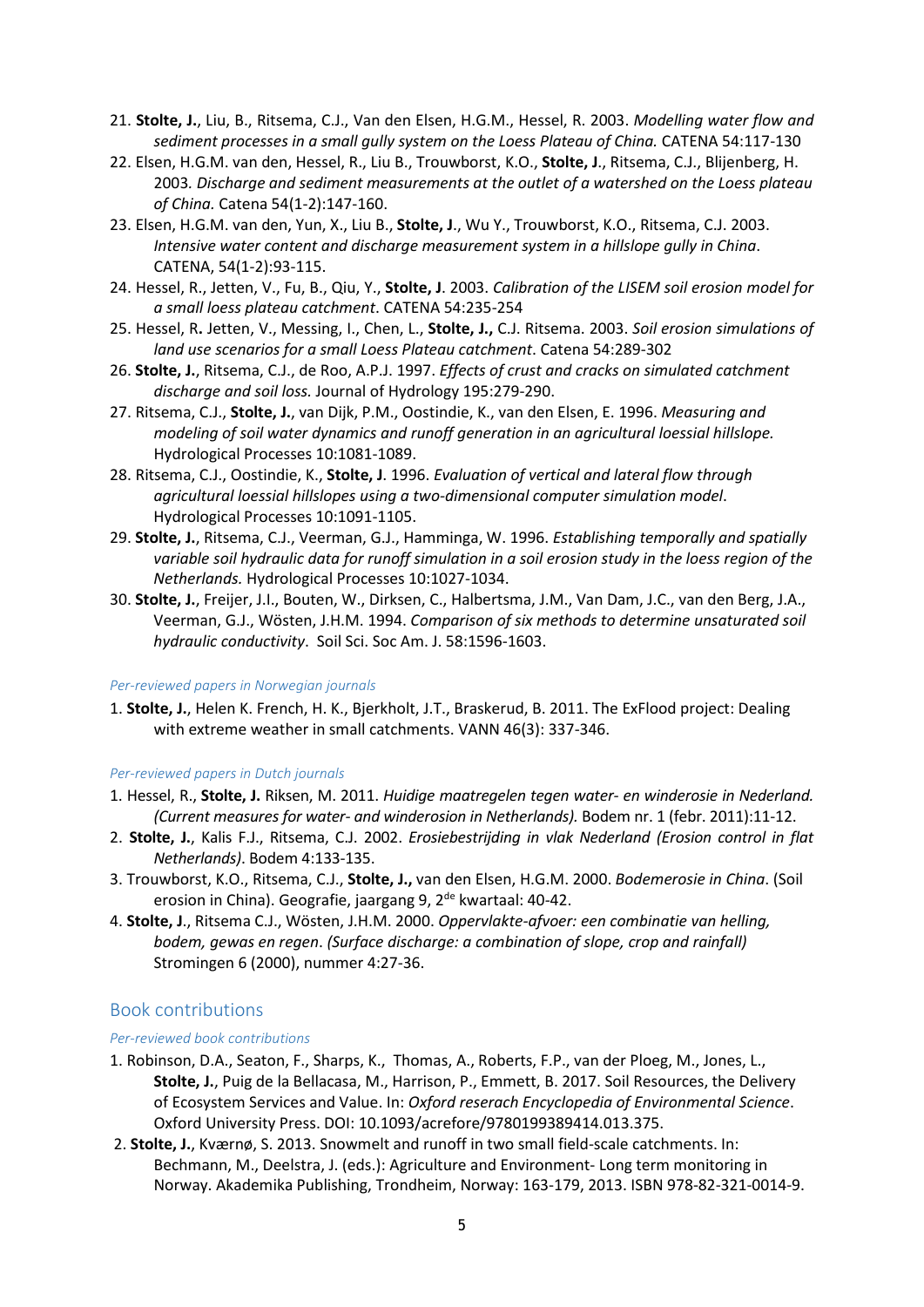- 3. Hessel, R., Hoang-Fagerstrom, M.H., **Stolte, J**., Messing, I., Ritsema, C.J. 2007. Integrated conservation planning in a small catchment on the Chinese Loess Plateau. In: De Graaff, J., Cameron, J., Sombatpanit, S., Pieri, C., Woodhill, J. (Eds.) Monitoring and evaluation of soil conservation and watershed development projects. Science Publishers, Enfield, New Hampshire, USA, pp 319-335.
- 5. Van den Elsen, E., **Stolte, J.**, Veerman, G. 1999. Three automated laboratory systems for determining the hydraulic properties of soils. In: Characterization and Measurement of the Hydraulic Properties of Unsaturated Porous Media, Part 1. M. Th. van Genuchten, F. J. Leij, and L. Wu (eds.). U.S. Salinity Laboratory, USDA, ARS, Department of Environmental Sciences, University of California, Riverside, CA, pp. 329 340
- 6. **Stolte, J**., Hack-ten Broeke, M.J.D., Veldhuizen, A.A. 1998*. Effect van teelt verschillende voedergewassen op de regionale waterhuishouding*. In: Van der Schans, D.A. (Ed.) *Ruwvoederproductie bij droogte: kies voor zekerheid!* PAV Lelystad, themaboekje nr. 21.

#### *Non-reviewed book contributions*

- 1. **Stolte, J.,** Hessel, R., Ritsema, C.J. *Bodemerosie.* (*Soil erosion*) 2005. Leidraad bodembescherming 5200, afl 64, juni 2005. Ministerie van Volkshuisvesting, Ruimtelijke Ordening en Milieubeheer Directoraat-Generaal voor de Milieuhygiëne, Directie Bodem, Water, Stoffen.
- 2. **Stolte, J.**, Veerman, G.J., Wopereis, M.C.S. 1994. *Measurements of soil hydraulic properties.* In: Wopereis, M., Kropff, M., Bouma,J., van Wijk, A., Woodhead, T. (ed.). Soil physical properties: measurements and use in rice-based cropping systems. Winand Staring Centre, Wageningen, the Netherlands; International Rice Research Institute, Los Baňos, Philippines.
- 3. Harmsen, J., Bezemer, W., Boels, D., **Stolte, J.**, Wieggers, R. 1995. *Time as an Important Factor for Cleaning Sediments by Land-Farming.* In: Van Den Brink, W.J., Bosman, R., Arendt, F. *Contaminated Soil '95, Proceedings of the Fifth International FZK/TNO Conference on Contaminated Soil, 30 October–3 November 1995, Maastricht, The Netherlands*. Soil & Environment Volume 5, 1995, pp 1241-1242.

#### Reports

- 1. **Stolte, J.,** Tesfai, M., Øygarden, L., Kværnø, S., Keizer, J., Verheijen, F., Panagos, P., Ballabio, C., Hessel, R. (Eds.). 2016. Soil threats in Europe; EUR 27607 EN; doi: 10.2788/828742
- 2. Hessel, R., **Stolte, J.**, Riksen, M. 2011. *Huidige maatregelen tegen water- en winderosie in Nederland* (*Current measures for water- and winderosion in Netherlands)*. Wageningen, Alterra, Alterra rapport 2131. 49 blz.; 9 fig.; 5 tab.; 70 ref.
- 3. Kramer, G.J., **Stolte, J.** 2009. C*old-Season Hydrologic Modeling in the Skuterud Catchment An Energy Balance Snowmelt Model Coupled with a GIS-based Hydrology Model*. Bioforsk Report 4:126.
- 4. Van den Berg, F., Brus, D.J., Burgers, S.L.G.E., Heuvelink, G.B.M., Kroes, J.G., **Stolte, J.**, Tiktak, A., de Vries, F. xxxx. *Uncertainty and sensitivity analysis of GeoPEARL*. Alterra report 1330, PBL-report 500123001, Wageningen, Bilthoven, the Netherlands
- 5. Hauge A., **Stolte, J.** 2007. Flomanalyse på Taraldrud (*Flood analysis at Taraldrud*)**.** Bioforsk RAPPORT 3:135.
- 6. Essen van, P., Toepoel, A., Defrijn, S., **Stolte, J.**, Mathijs, E., de Graaff, J., Verzandvoort-van Dijck, S. 2006. A*cceptatie erosiebestrijdingsmaatregelen*. (*Acceptance of erosion measures*) Alterra publicatie in het project Interreg Erosiebestrijding.
- 7. **Stolte, J**. 2004. *Soil erosion*. In: Römkens, P.F.A.M. and Oenema, O. (Eds.), *Quick scan soils in the Netherlands; overview of the soil status with reference to the forthcoming EU soil strategy* (Alterrarapport, 948) (pp. 71-76). Wageningen: Alterra.
- 8. Diepen, C.A. van, **Stolte, J.**, Schoumans, O.F., Boogaard, H.L., Wolf, J. 2002*. Deelrapport 2: Kwantificering van nutriëntenbelasting van grond- en oppervlaktewater vanuit landbouwgronden*.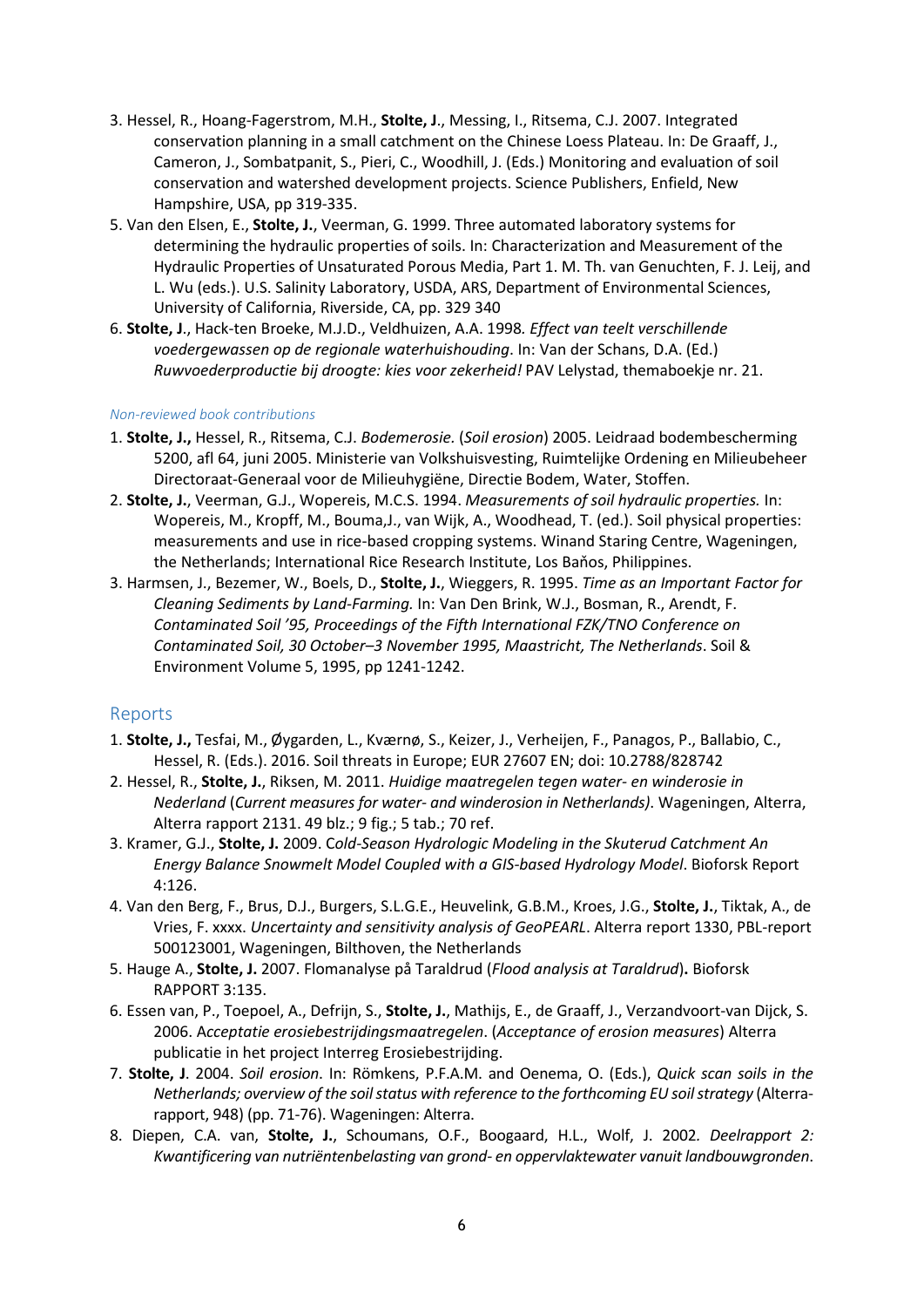(*Quantifying nutrient loads towards ground- and surface water from agricultural areas)*. Alterrarapport 527-2.

- 9. Diepen, C.A. van, **Stolte**, J.,Wolf, J., Naeff, H.S.D. 2002*. Deelrapport 3: Vergelijking belasting oppervlaktewater uit diffuse bronnen en puntbronnen*. (*Comparing loads towards surface water from diffuse sources and point sources*). Alterra-rapport 527-3.
- 10. Wösten, J.H.M., Veerman, G.J., de Groot, W.J.M., **Stolte, J.** 2001. *Waterretentie- en doorlatendheidskarakteristieken van boven- en ondergronden in Nederland: de Staringreeks. Vernieuwde uitgave 2001*. (*Water retention and conductivity characteristics of top- and subsoils in Netherlands: The Staring series. revised version*). Alterra-rapport 153.
- 11. **Stolte. J,** Ritsema, C.J., Li, T. 1999. *Invloed van verschillende landinrichtingscenario's op de bodem- en waterafvoer in het zuidelijk deel van de ruilverkaveling Groesbeek.* (*Influence of different land use scenarios on the soil and water losses in the southern area of the land consolidation project Groesbeek*). DLO-Staring Centrum. Rapport 644.
- 12. **Stolte, J**., Hack-ten Broeke, M.J.D., Veldhuizen, A.A. 1998*. Effect van de teelt van verschillende voedergewassen zonder beregening op de regionale waterhuishouding in het Beerze-Reusel gebied. (Effect of different feed crop without irrigation on the regional water balance in the Beerze-Reusel area).* DLO-Staring Centrum. Rapport 590.
- 13. **Stolte, J.** (Ed.). 1997. *Manual for soil physical measurements, version 3.0.* The Winand Staring Centre, Wageningen, Technical Document 37.
- 14. **Stolte. J.,** Wesseling, J.G., Wösten, J.H.M. 1996. *Pedotransfer functions for hydraulic and thermal properties of soil and the tool HERCULES*. DLO-Staring Centrum. Report 126.
- 15. **Stolte, J.**, Rosing, H., Veldhuizen, A.A. 1995. *Bodemfysische schematisatie van het Fochteloërveen en omliggende landbouwgronden. (Soil physical schematisation of the Fochteloerveen peat area).* DLO-Staring Centrum. Rapport 382.
- 16. De Roo, A.P.J., van Dijk, P.M., Ritsema, C.J., Cremers, N.H.D.T., **Stolte, J.**, Oostindie, K., Offermans, R.J.E., Kwaad F.J.P.M., Verzandvoort, M.A. 1994. *Erosienormeringsonderzoek Zuid-Limburg, veld- en simulatiestudie*. (E*rosion standardisation research in Southern Limburg, field and simulation study*). DLO-Staring Centrum rapport 364.1. Vakgroep Fysische Geografie, Universiteit Utrecht / Vakgroep Fysische Geografie en Bodemkunde, Universiteit van Amsterdam / DLO-Staring Centrum, Wageningen.
- 17. **Stolte, J.**, Ritsema, C.J., Veerman, G.J., Hamminga, W. 1994. *Bodemfysische schematisatie van drie stroomgebieden in Zuid-Limburg op basis van een erosiegevoeligheidsanalyse.* (S*oil physical schematisation of three catchments in Southern Limburg based on an erosion sensitivity analysis*). DLO-Staring Centrum, Wageningen. Rapport 343.
- 18. Wösten, J.H.M., Veerman, G.J., **Stolte, J**. 1994. *Waterretentie- en doorlatendheidskarakteristieken van boven- en ondergronden in Nederland: de Staringreeks. (Water retention and conductivity characteristics of top- and subsoils in Netherlands: The Staring series).* DLO-Staring Centrum, Wageningen. Technisch Document 18.
- 19. **Stolte, J.**, Veerman G.J., Wopereis, M.C.S. 1992. *Manual soil physical measurements, version 2.0.* The Winand Staring Centre, Wageningen, Technical Document 2.
- 20. Veerman, G.J., **Stolte, J**. 1991. *Voorschriften bodemfysische bepalingsmethoden. Versie 1.0. (Manual soil physical measurement methods, version 1.0).* Staring Centrum, Wageningen, Interne Mededeling 120.
- 21. **Stolte, J**., Wösten, J.H.M. 1991. *Soil physical schematisation of the catchment area of the river Vecht.* Winand Staring Center, Wageningen, Netherlands, Report 45.
- 22. **Stolte, J**., Veerman, G.J. 1990. *Vergelijking van de verdampingsmethode, korstenmethode en hangende waterkolom voor de bepaling van de doorlatendheids- en waterretentiekarakteristieken. (Comparison of the evaporation method, crust method and hanging-water column for the determination of the conductivity and water retention characteristics).* DLO-Staring Centrum, Wageningen, Rapport 74.
- 23. Dekkers, J.M.J., **Stolte, J.,** Wösten, J.H.M. 1990. *De doorlatendheid van de bodem in het natuurgebied "Beerzerveld", de onverzadigde doorlatendheid van de kazige B-horizont (The*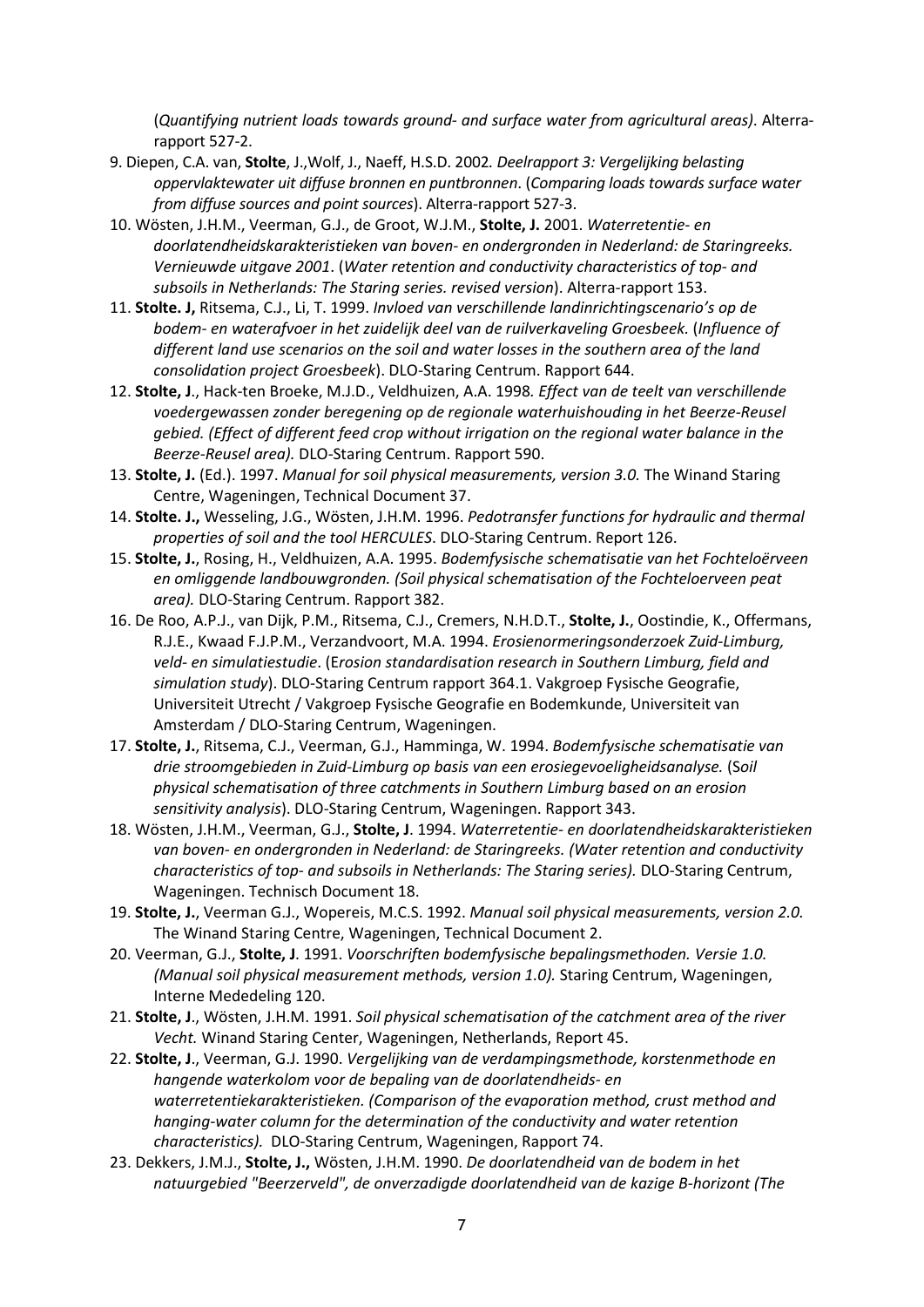*hydraulic conductivity of the soil in the nature area 'Beerzerveld', the unsaturated conductivity of the humic B-horizon).* DLO-Staring Centrum, Wageningen, Rapport 15.

24. **Stolte, J**. 1989. *Bepaling waterretentie- en doorlatendheids karakteristieken van vier bodemhorizonten volgens de hangende waterkolom-, vrije uitstroom- en korstenmethode. (Determination of the water retention and hydraulic conductivity chracteristics of four soil horizons with the hanging water column, free outflow and crust methods).* DLO-Staring Centrum, Wageningen, Interne Mededeling 23.

### Guest Editor

1. **Stolte, J**., Shi, X., Ritsema, C.J. 2009 (eds). Soil erosion and nutrient losses in the Hilly Purple Soil area in China. Special section of Soil and Tillage Research. Soil and Tillage Research 105 (2009):283-327. https://doi.org/10.1016/j.still.2009.09.010.

### Conference contributions

- 1. **Stolte, J.**, Starkloff, T. 2018. *Combining a snowmelt and soil erosion model for predicting spring discharge for cold-climate areas*. International Soil Modeling Consortium meeting (ISMC), Wageningen, Netherlands, October 2018.
- 2. **Stolte, J.** 2016**.** Tiltak mot flom på jordbruksarealer. *Fagsamling om oppfølging av vannforskriften (Tematic meeting on follow up of the water framework directive)*. Landbruksdirekoratet, 18-19 October 2016.
- 3. **Stolte, J.** *Tap av jord som følge av flom og ras* (L*oss of soil as a consequence of flooding and landslides*). Norsk Vannforening og Norsk Jordforening seminaret, 8 October 2016.
- 4. **Stolte, J.** 2015. *Preventing and Remediating degradation of soils in Europe through Land Care.* Bioforsk konferansen*,* 5 February 2015.
- 5. **Stolte, J.,** French, H.2010. *Evaluation of event discharge in a small catchment in Norway during the winters of 2009 and 2010*. Hydrology: From research to water management. XXVI Nordic Hydrological Conference. Riga, Latvia, August 9-11 2010*.* NHP report No. 51
- 6. Kalantari, Z., Jansson, P.E., Sassner, M., **Stolte, J.** 2010. *Modelling high resolution discharge dynamics nearby road structure, using data from small catchment and 3 different models.* Hydrology: From research to water management. XXVI Nordic Hydrological Conference. Riga, Latvia, August 9-11 2010. NHP report No. 51
- 7. **Stolte, J.**, Kramer, G., French, H. 2009. S*now and snowpack dynamics: effects on catchment hydrology in Norway.* International Conference on Land and Water Degradation Processes and Management, Magdeburg, Germany, 6-9 September 2009.
- 8. **Stolte, J.**, French, H. 2008. *Storm water runoff under partially frozen conditions.* Soil and Water Conservation, Climate Change and Environmental Sensitivity. International Soil Conservation Organization conference, 18-23 May 2008, Budapest, Hungary.
- 9. **Stolte, J.**, French, H. 2007. *Overland flow induced by snowmelt and partially frozen conditions.* American Geophysical Union Fall Meeting. 10-14 December, San Francisco, USA.
- 10. Keizer**,** J**.,** Nunes, J., Malvar, M., Prats, S., Coelho, C., García-M.A., Herrera, D., Oñate, M., Ferreira, R., Silva, J., Ferreira, A., Lucena, J., Cascão, P., Pereira, V., Condesso de Melo, T., **Stolte, J.** 2007 *Micro-plot-scale measurement and modeling of soil erosion in recently burnt eucalypt stands in north-central Portugal International Meeting of Fire Effects on Soil Properties* (Barcelona; 31/01-02/02/2007).
- 11. Keizer, J.J., Nunes, J., Silva, J., Coelho, C., Prats, S., Ferreira, R., Houmann, M., Lagewaard, M., Ferreira, A.J.D., Lucena, J., Pereira, V., Condesso de Melo, T., Afonso, P., **Stolte, J.,** Jetten, V. 2006. *The role of land management practices in soil erosion hazard in eucalypt stands in northcentral Portugal following forest wildfires* In: Viegas, D.X. (ed.), V International Conference on Forest Fire Research (Coimbra, 23-30/11/2006). Forest Ecology and Management 234S (2006) S187.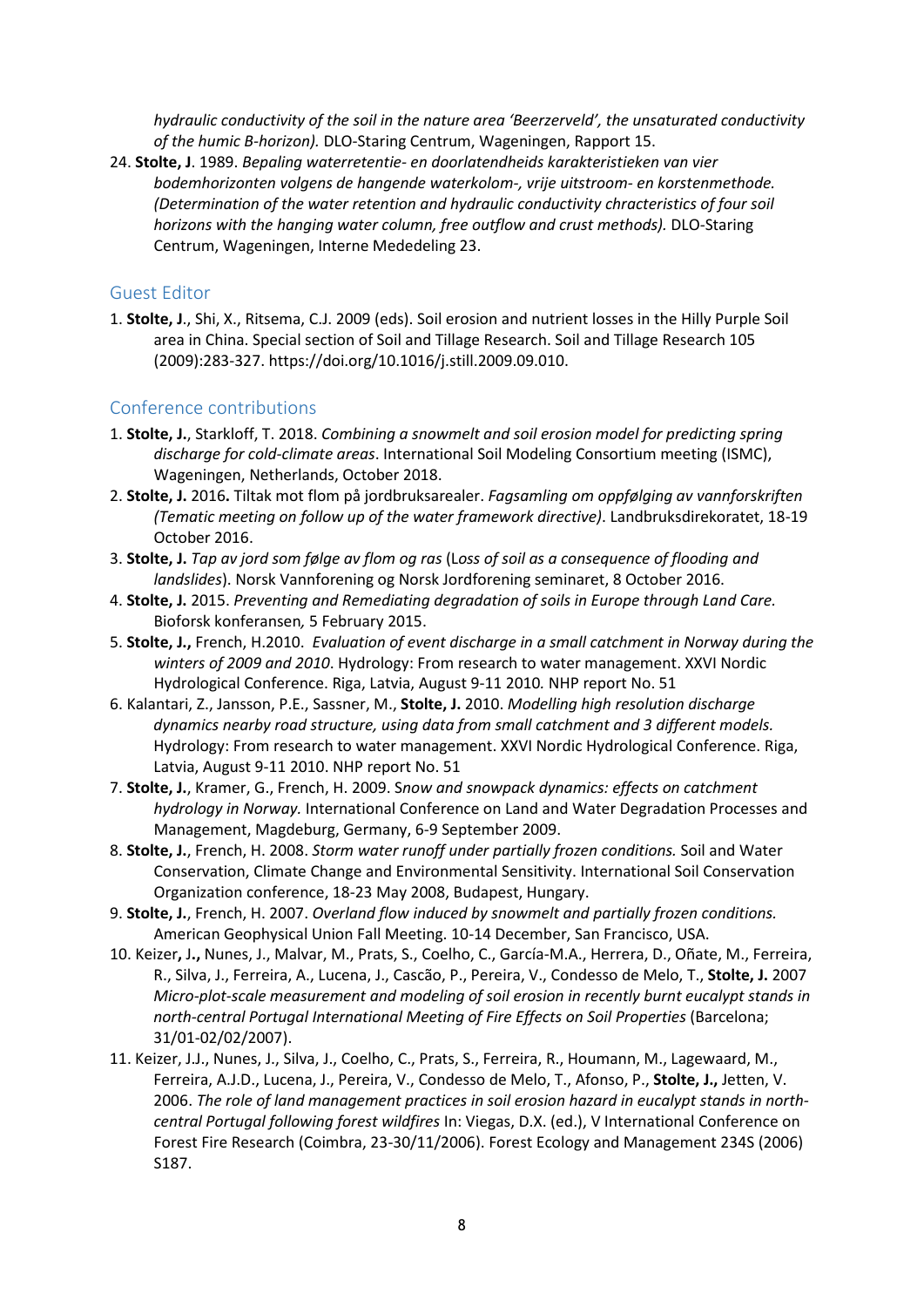- 12. Keizer, J., Nunes, J., Malvar, M., Prats, S., Ferreira, R., Coelho, C., Pereira, V., Condesso de Melo, T., Silva, J., Ferreira, A., Ribeiro, C., Lucena, J., **Stolte, J.,** and Jetten, V. 2006. *The EROSFIRE project – preliminary results of small-scale and slope-scale runoff plots* EGU General Assembly 2006 (EGU06-A-10373) (Vienna, Austria, 2-7/04/2006)
- 13. Keizer, J., Nunes, J., Coelho, C., Silva, J., Lopes, F., Brinkhof, T., Nijsingh, E., **Stolte, J**., Jetten V., Melo, T., Pereira, V., Mateus, V., Malvar M. 2005. *O projecto EROSFIRE – uma primeira apresentação*; In: Encontro Anual da Sociedade Portuguesa de Ciências do Solo, Livro de resumos, pg. 94.
- 14. Keizer, J., Nunes, J., Silva, J., Ferreira, A,, Coelho, C., Lopes, F., **Stolte, J**., Jetten, V., Melo, T., Pereira, V. 2005. *The EROSFIRE project – presentation.* Geophysical Research Abstracts Vol.7, 07222.
- 15. Keizer, J., Nunes, J., Coelho, C., M. Malvar, S. Prats, R. Ferreira, J. Silva, A. Ferreira, V. Pereira, T. Condesso de Melo, **Stolte, J** Jetten, V. 2006. *EROSFIRE - A model-based, decision-support tool for soil erosion hazard assessment following forest wildfire*s. COST 634 Meeting "Remote Sensing and Spatial Analysis Tools for Erosion Processes" (Samos, Greece, 26-28 May 2006).
- 16. Tuinenburg, O.A., Keizer, J.J., Verzandvoort, S.J.E., **Stolte, J**., Coelho, C.A., Ferreira, A.D. 2006 *Rainfall-runoff modelling using LISEM in small forested catchments in north-central Portugal: a stepwise Monte-Carlo approach for coping with uncertainties in model input maps*. ERB2006 Conference "Uncertainties in the 'monitoring-conceptualisation-modelling' sequence of catchment research" (Luxembourg; 20-22/09/2006).
- 17. Keizer, J., Nunes, J., **Stolte, J**., Malvar, M., Silva, J., Coelho, C., Prats, S., Ferreira, R., Houmann, M., Lagewaard, M., Afonso, P., Lopes, F., Ferreira, A., Pereira, V., Condesso de Melo, T., Jetten, V. 2006. *The EROSFIRE project - presentation and first results of a rainfall-simulation and modelbased approach to soil erosion assessment in recently burned forest areas in Portugal In: ISCO* 2006, 14th Conference of the International Soil Conservation Organization (Marrakech, May 14-19, 2006).
- 18. Keizer, J., de Bijl, J., Puls, A., **Stolte, J**., van Dijck, S., Ferreira, A. and Coelho, C. 2005. *Rainfallrunoff modelling for forested catchments in central Portugal*. In: Forest Impact on Hydrological Processes and Soil Erosion, Proceedings of the International Yundola2005 Conference (5-8 Oct. 2005, Bulgaria), 8 pg.
- 19. Keizer, J., Nunes, J., Coelho, C., Silva, J., Lopes, F., Brinkhof, T., Nijsingh, E., **Stolte, J**., Jetten, V., Ferreira, A., Melo, T., Pereira, V., Mateus V., Malvar, M. 2005. *O projecto EROSFIRE – uma primeira apresentação* In: Silva R. and Páscoa F. (eds.), A Floresta e as gentes, Actas das Comunicações do 5o Congreso Florestal Nacional, (Silvisystems). 7pg.
- 20. Keizer J., **Stolte J.,** van Dijck S., Puls A., de Bijl J., Coelho C., Ferreira A. & Diniz T. 2005. *Modelação hidrológica de bacias hidrográficas florestais na região Centro de Portugal* In: Silva R. & Páscoa F. (eds.), A Floresta e as gentes, Actas das Comunicações do 5o Congreso Florestal Nacional (Silvisystems). 8pg.
- 21. **Stolte, J.**, Ritsema, C.J., Vermeulen, W., Hunter, D., Elder, M., Liebregts, W., van den Elsen, E. 2004. *An erosion model as a tool for farmers involvement for defining land use strategies in Fiji and Samoa.* ISCO 2004 - 13th International Soil Conservation Organisation Conference – Brisbane, July 2004 Conserving Soil and Water for Society: Sharing Solutions.
- 22. Elsen van den, E., **Stolte, J.**, Ritsema, C. 2004. *Measuring precipitation, infiltration and water discharge on a catchment scale for soil erosion modeling in the south pacific region.* ISCO 2004 - 13<sup>th</sup> International Soil Conservation Organisation Conference – Brisbane, July 2004 Conserving Soil and Water for Society: Sharing Solutions.
- 23. **Stolte, J.**, Chen Y., Ritsema, C.J., van den Elsen, E., Reijnders, J., Thompson, J. 2002. *Calibration and up-scaling of an erosion model as a tool for farmers involvement to define alternative land*  use. Proceedings of the 12<sup>th</sup> International Soil Conservation Organization Conference May 26-31, 2002, Beijing, China.